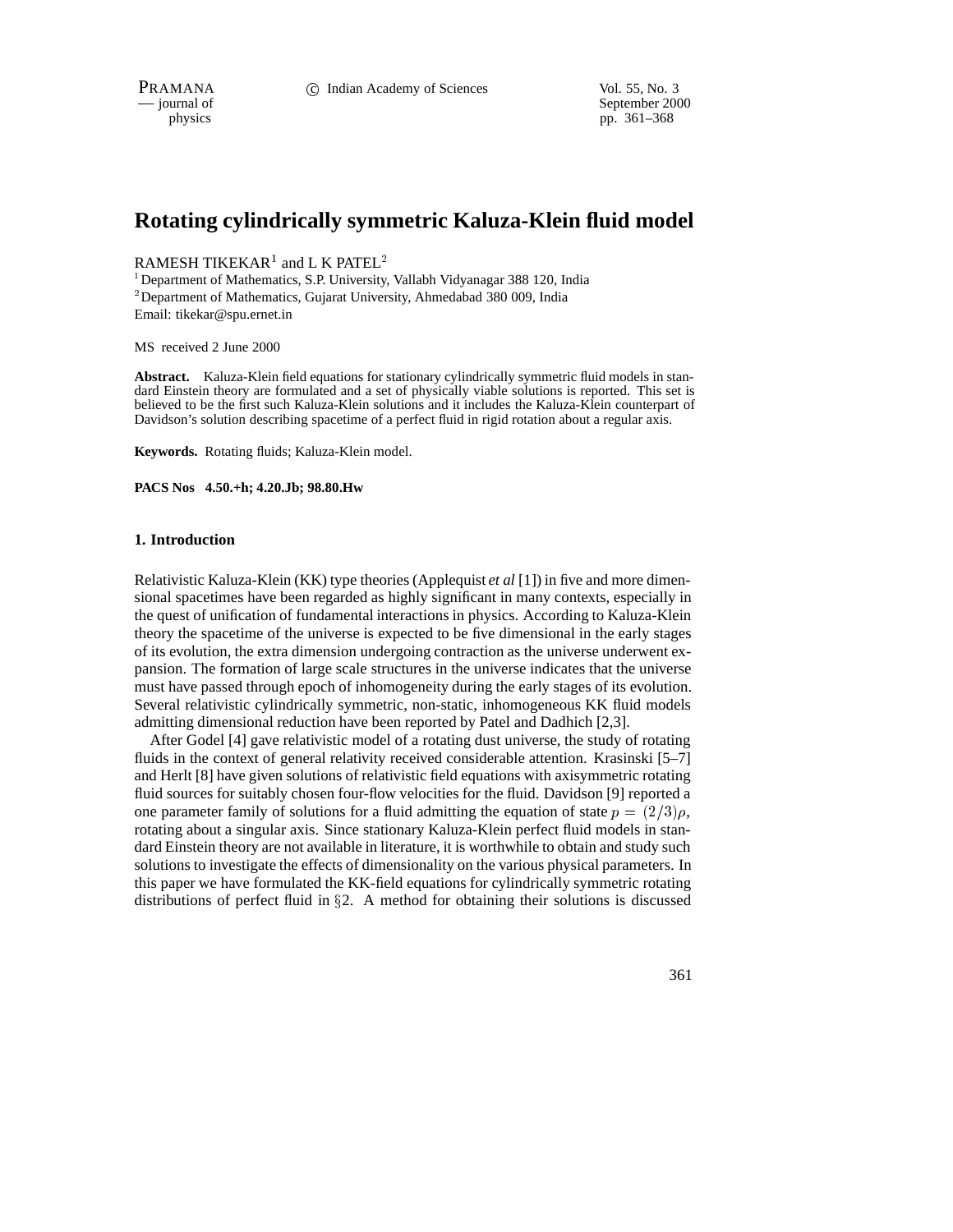in §3. Some specific solutions of physical relevance along with their features of physical interest are discussed in  $\S 4$  and some general aspects of these solutions are reported in  $\S 5$ .

### **2. The metric and field equations**

A general stationary cylindrically symmetric five dimensional spacetime is represented by the metric

$$
ds^{2} = D^{2}(dt + Hd\phi)^{2} - A^{2}dr^{2} - B^{2}dz^{2} - r^{2}C^{2}d\phi^{2} - E^{2}d\psi^{2},
$$
 (1)

where A, B, C, D and H are functions of the radial coordinate r only, r, z and  $\phi$  are cylindrical polar coordinates, t is the time coordinate and  $\psi$  denotes the coordinate corresponding to the extra spatial dimension. Expressed with respect to the pentad

$$
\theta^1 = A dr, \quad \theta^2 = B dz, \quad \theta^3 = r C d\phi, \quad \theta^4 = E d\psi, \quad \theta^5 = D(dt + H d\phi),
$$
\n(2)

the metric (1) has the form

$$
ds^{2} = (\theta^{5})^{2} - (\theta^{1})^{2} - (\theta^{2})^{2} - (\theta^{3})^{2} - (\theta^{4})^{2}.
$$
 (3)

Here and in what follows the bracketed indices will indicate the components in the above pentad frame. It is a routine matter to find the pentad components  $\mathbf{R}_{(ab)}$  of the Ricci tensor for the metric  $(1)$  in the frame of pentad  $(2)$ .

The surviving components of  $\mathbf{R}_{(ab)}$  are listed below for ready reference:

$$
A^{2}\mathbf{R}_{(11)} = \left[\frac{B''}{B} + \frac{C''}{C} + \frac{D''}{D} + \frac{E''}{E} + \frac{2C'}{rC} - \frac{A'}{rA} - \frac{D^{2}H'^{2}}{2r^{2}C^{2}} - \frac{A'}{A}\left(\frac{B'}{B} + \frac{C'}{C} + \frac{D'}{D} + \frac{E'}{E}\right)\right],
$$
\n(4)

$$
A^{2}\mathbf{R}_{(22)} = \left[\frac{B''}{B} + \frac{B'}{B}\left(\frac{C'}{C} + \frac{D'}{D} + \frac{E'}{E} - \frac{A'}{A} + \frac{1}{r}\right)\right],
$$
\n(5)

$$
A^{2}\mathbf{R}_{(33)} = \left[\frac{C''}{C} + \frac{2C'}{rC} + \left(\frac{C'}{C} + \frac{1}{r}\right)\left(\frac{B'}{B} + \frac{D'}{D} + \frac{E'}{E} - \frac{A'}{A}\right) - \frac{D^{2}H'^{2}}{2r^{2}C^{2}}\right],
$$
 (6)

$$
A^{2}\mathbf{R}_{(44)} = \left[\frac{E''}{E} + \frac{E'}{E}\left(\frac{B'}{B} + \frac{C'}{C} + \frac{D'}{D} - \frac{A'}{A} + \frac{1}{r}\right)\right],
$$
\n(7)

$$
A^{2}\mathbf{R}_{(55)} = -\left[\frac{D''}{D} + \frac{D'}{D}\left(\frac{B'}{B} + \frac{C'}{C} + \frac{E'}{E} - \frac{A'}{A} + \frac{1}{r}\right) + \frac{D^{2}H'^{2}}{2r^{2}C^{2}}\right],
$$
\n(8)

$$
A^{2}\mathbf{R}_{(35)} = -\frac{D}{2rC} \left[ H'' + \frac{3H'D'}{D} - H' \left( \frac{A'}{A} + \frac{C'}{C} - \frac{B'}{B} - \frac{E'}{E} + \frac{1}{r} \right) \right].
$$
 (9)

Here and in what follows an overhead prime is used to denote a differentiation with respect to r.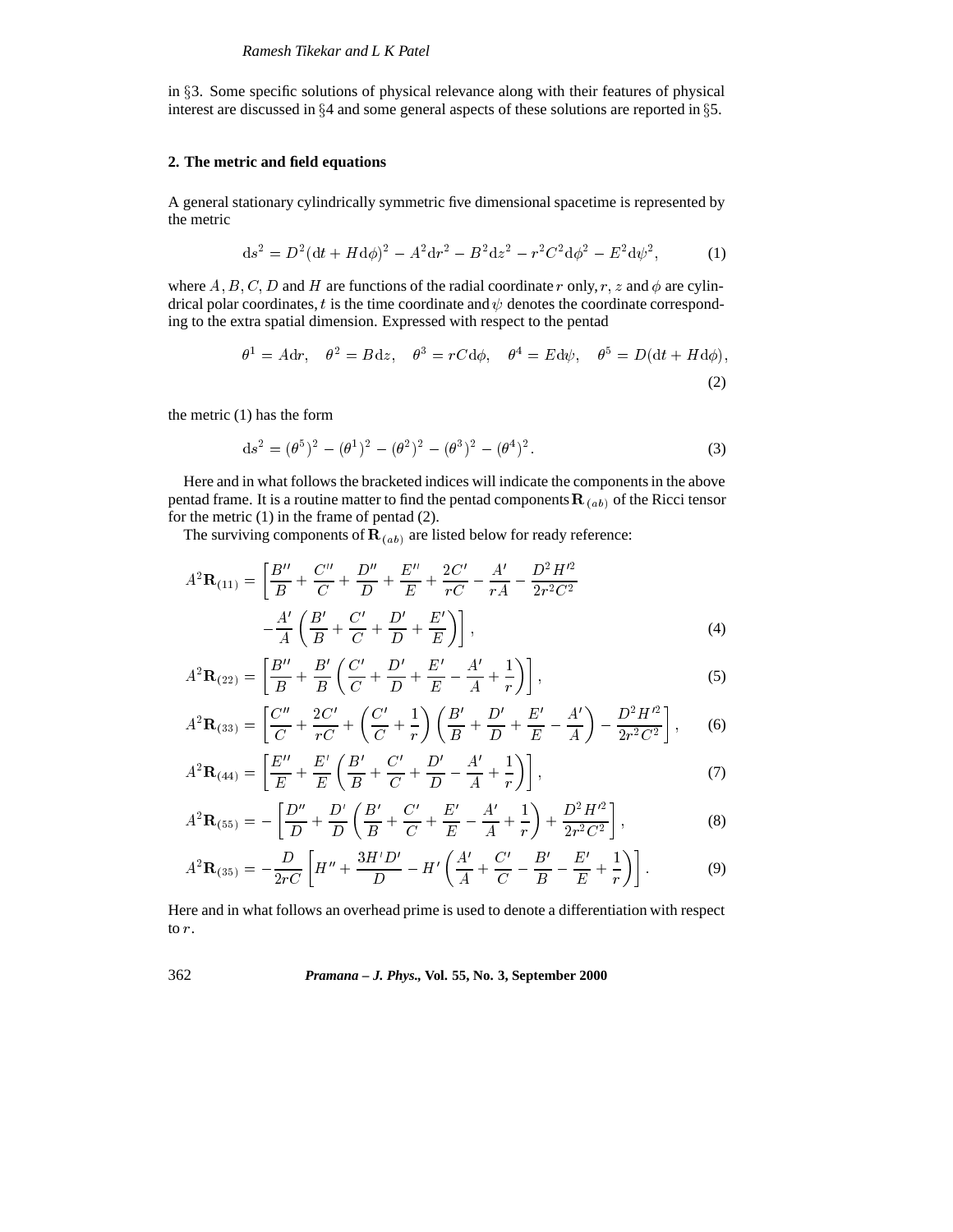#### *Rotating KK fluid model*

If the metric (1) is to represent the spacetime of a stationary perfect fluid rotating about the regular axis  $r = 0$ , the metric coefficients will be related to the dynamical variables through the Einstein field equations which are adopted in the form

$$
\mathbf{R}_{(ab)} = -8\pi \left[ (\rho + p) v_{(a)} v_{(b)} - \frac{1}{3} (\rho - p) g_{(ab)} \right],
$$
\n(10)

in the pentad notation using the system of units rendering  $c = G = 1$ . Here  $\rho$ , p respectively denote the matter density and the fluid pressure and  $v_a$  denote components in the pentad frame of the unit time-like flow vector  $v^i$  of the fluid satisfying  $v^i v_i = 1$ . It is convenient to adopt a coordinate system comoving with the observer so that

$$
v^a = (0, 0, 0, 0, 1) \tag{11}
$$

and the field equations (10) imply the following system of equations:

$$
\mathbf{R}_{(11)} = \mathbf{R}_{(22)} = \mathbf{R}_{(33)} = \mathbf{R}_{(44)} = -\frac{8\pi}{3}(\rho - p),\tag{12}
$$

$$
\mathbf{R}_{(55)} = -\frac{16\pi}{3}(\rho + 2p),\tag{13}
$$

$$
\mathbf{R}_{(35)} = 0,\tag{14}
$$

where  $\mathbf{R}_{(ab)}$  are as given in (4)–(9). The field equations constitute a system of six equations relating the six metric coefficients  $A, B, C, D, E$  and H and the two physical parameters  $\rho$ and  $p$  of the fluid. The system of equations (12) and (13) leads to the consistency conditions

$$
\mathbf{R}_{(11)} = \mathbf{R}_{(22)} = \mathbf{R}_{(33)} = \mathbf{R}_{(44)} \tag{15}
$$

together with the following expressions for  $\rho$  and  $p$ 

$$
16\pi\rho = -[\mathbf{R}_{(55)} + 4\mathbf{R}_{(22)}],\tag{16}
$$

$$
16\pi p = [2\mathbf{R}_{(22)} - \mathbf{R}_{(55)}].
$$
\n(17)

The rotation tensor

$$
\omega_{ij} = (1/2)(v_{i,j} - v_{j,i}) - (1/2)(v_i f_j - v_j f_i)
$$
\n(18)

for the flow field ( ) is found to have the magnitude

$$
\Omega = (\omega_{ij}\omega^{ij})^{1/2} = \frac{H'D}{2rAC},\tag{19}
$$

where  $f_i$  denotes the acceleration vector which for the rotating fluid under consideration has the expression

$$
f_i = \left(-\frac{D'}{D}, 0, 0, 0, 0\right).
$$
 (20)

Herein the coordinates  $r, z, \phi, \psi$  and t are conveniently labelled as  $x^1, x^2, x^3, x^4$  and  $x^5$ respectively. In the next section we shall discuss a method for obtaining solutions of the above system of equations.

*Pramana – J. Phys.,* **Vol. 55, No. 3, September 2000** 363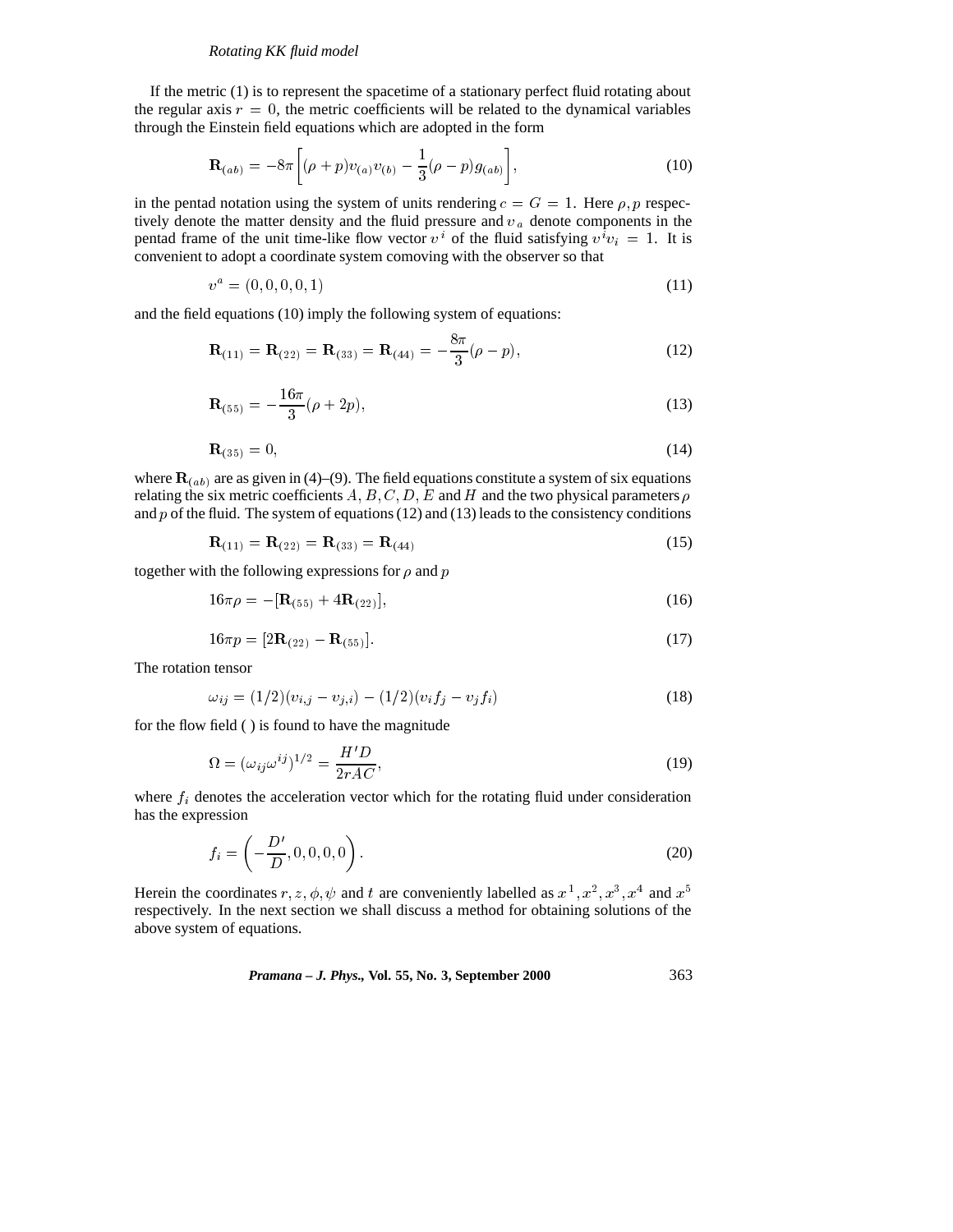#### **3. Solutions of field equations**

Davidson obtained a solution of the relativistic system of field equations for a perfect fluid in rigid rotation about a regular axis. The fluid content of the spacetime of the Davidson's solution

$$
ds^{2} = (1 + k^{2}r^{2})^{1/2}dt^{2} + \sqrt{23/2}kr^{2}(1 + k^{2}r^{2})^{1/2}d\phi dt
$$

$$
-r^{2}(1 + k^{2}r^{2})^{1/2}\left(1 - \frac{15}{8}k^{2}r^{2}\right)d\phi^{2} - (1 + k^{2}r^{2})^{-3/8}(dr^{2} + dz^{2}), \qquad (21)
$$

where k is an arbitrary constant, has an equation of state  $p = (2/3)\rho$ . Davidson solution suggests the possibility that the system of KK-field equations  $(12)$ – $(14)$  can be solved by assuming the following form for the metric coefficients  $A, B, C, D, E$  and H

$$
A = (1 + k2r2)a, B = (1 + k2r2)b, C = (1 + k2r2)c,
$$
  

$$
D = (1 + k2r2)d, E = (1 + k2r2)e,
$$
 (22)

where  $a, b, c, d, e$  and k are constants. Expressions (22) ensure the regularity of the metric for all finite r.

Equation  $\mathbf{R}_{(22)} = \mathbf{R}_{(44)}$  in (15) is then satisfied if and only if

$$
b = e.\tag{23}
$$

Subsequently  $\mathbf{R}_{(35)} = 0$  i.e., (14) implies the two relations

$$
H = \alpha r^2 \tag{24}
$$

and

$$
a + c = 2b + 3d,\tag{25}
$$

where  $\alpha$  is arbitrary constant of integration.

Equation  $\mathbf{R}_{(11)} = \mathbf{R}_{(33)}$  contained in (15) in view of (23) and (25) reduces to the algebraic relation

$$
2b^2 + 2b(1 + 4d) + d(1 + 2d) = 0.
$$
 (26)

The remaining equation  $\mathbf{R}_{(33)} = \mathbf{R}_{(22)}$  contained in (15) then leads to the algebraic equations

$$
c = (1 + 2d)/2 \tag{27}
$$

and

$$
a - 3c = d - (\alpha^2 / k^2). \tag{28}
$$

The matter density and the fluid pressure as determined by (16) and (17) are then found to have the explicit expressions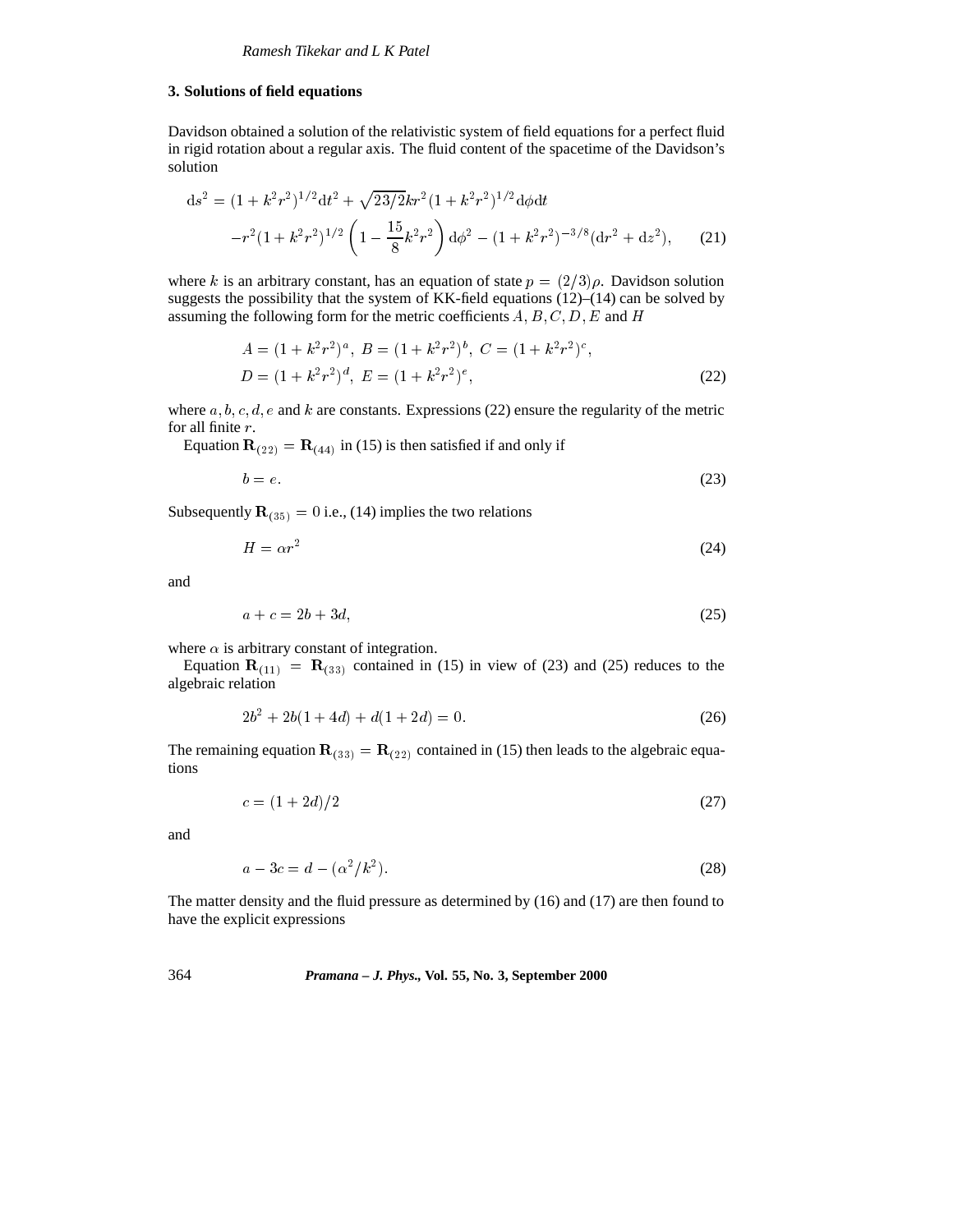*Rotating KK fluid model*

$$
8\pi\rho = \frac{\alpha^2 + 2k^2(d - 4b)}{(1 + k^2r^2)^{2a + 1}},
$$
\n(29)

$$
8\pi p = \frac{\alpha^2 + 2k^2(d+b)}{(1+k^2r^2)^{2a+1}}.
$$
\n(30)

Thus the KK field equations are equivalent to the five algebraic relations (23)–(26) relating the seven parameters a, b, c, d, e,  $\alpha$  and k with  $H(r)$  as determined by (24). Accordingly the KK field equations will admit a two parameter family of solutions in this set-up. The stationary fluid of the family of these solutions satisfying  $(2a + 1) > 0$ , will have  $\rho$  and p regular everywhere and both radially decreasing outward. The rotating fluid source of this family of cylindrically symmetric solutions has the acceleration vector

$$
f_i = \left(\frac{-2dk^2r}{(1+k^2r^2)}, 0, 0, 0, 0\right)
$$
\n(31)

and magnitude of the rotation tensor

$$
\Omega = \alpha (1 + k^2 r^2)^{-2(b+d)}.\tag{32}
$$

It is observed that the acceleration is finite, vanishing at the axis of rotation and as  $r \rightarrow$  $\infty$ . The regularity of rotation is ensured for the fluid of the family of solutions satisfying  $b + d > 0.$ 

We shall discuss certain specific cases of physical relevance which follow for certain particular choices of the free parameters, in the next section.

#### **4. Specific solutions**

The system of algebraic equations (23)–(26) is found to admit four simple solutions.

#### *Solution 1.* The choice

$$
b = e = d = 0 \tag{33}
$$

in view of the algebraic relations (23)–(26) determines

$$
a = -c = -1/2, \quad \alpha^2 = 2k^2. \tag{34}
$$

The spacetime of this class of solutions has the metric

$$
ds^{2} = (dt + \sqrt{2}kr^{2}d\phi)^{2} - \frac{dr^{2}}{1 + k^{2}r^{2}} - dz^{2} - r^{2}(1 + k^{2}r^{2})d\phi^{2} - d\psi^{2}
$$
\n(35)

and it describes a stationary distribution of fluid with equation of state  $p = \rho$ , corresponding to a stiff fluid with uniform density and pressure

*Pramana – J. Phys.,* **Vol. 55, No. 3, September 2000** 365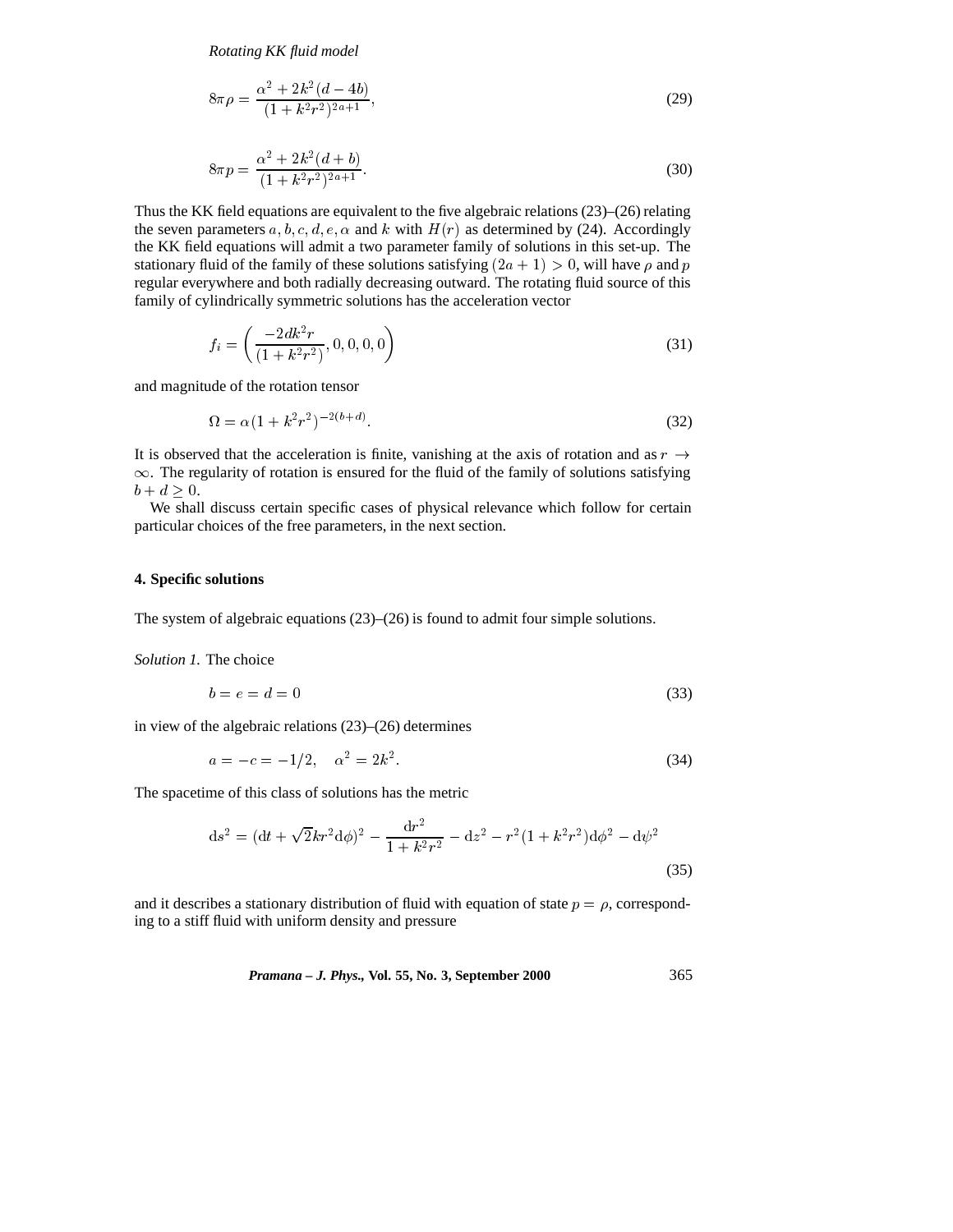*Ramesh Tikekar and L K Patel*

$$
\rho = p = \frac{k^2}{4\pi}.\tag{36}
$$

The rotation tensor also is of constant magnitude  $\Omega = \alpha$  and the acceleration vector is zero vector.

*Solution 2.* When one chooses

$$
a = b = e,\tag{37}
$$

the KK field equations determine

$$
a = (1 - \sqrt{5}/2),\tag{38}
$$

$$
c = (1 + \sqrt{5})/4,\tag{39}
$$

$$
d = (-1 + \sqrt{5})/4,\tag{40}
$$

$$
\alpha^2 = k^2(-1 + 3\sqrt{5})/2. \tag{41}
$$

The rotating fluid of this family of solutions admits the equation of state  $p = \mu \rho$  and has

$$
8\pi(2\sqrt{5}-3)p = 8\pi\rho = \frac{3k^2}{(1+k^2r^2)^{3-\sqrt{5}}}.
$$
\n(42)

The fluid complies with the requirements of weak energy conditions

$$
\rho \ge 0, \quad p \ge 0, \quad \rho - p \ge 0 \tag{43}
$$

and has both acceleration and rotation regular everywhere. The spacetime metric of this class of solutions is

$$
ds^{2} = (1 + k^{2}r^{2})^{(\sqrt{5}-1)/2} \left( dt + \frac{(3\sqrt{5}-1)^{1/2}}{\sqrt{2}} r^{2}kd\phi \right)^{2}
$$

$$
-r^{2}(1 + k^{2}r^{2})^{2-\sqrt{5}}(dr^{2} + dz^{2} + d\psi^{2}) - r^{2}(1 + k^{2}r^{2})^{(\sqrt{5}+1)/2}d\phi^{2}.
$$
 (44)

This metric is five dimensional counterpart of Davidson's solution (21).

*Solution 3.* It follows that the KK field equations (23)–(26) are satisfied when

$$
a = 0, b = e = \frac{\sqrt{2} - \sqrt{5}}{4\sqrt{2}}, c = \frac{2\sqrt{2} + \sqrt{5}}{4\sqrt{2}}, d = \frac{\sqrt{5}}{4\sqrt{2}}, \alpha^2 = [(3 + \sqrt{5})/2]k^2.
$$
\n(45)

The rotating fluid of this solution has the equation of state  $p = \mu \rho$  with

$$
0 \le \mu = \frac{5\sqrt{2} + \sqrt{10} - \sqrt{5}}{5\sqrt{5} + \sqrt{10} - \sqrt{2}} \le 1
$$
\n(46)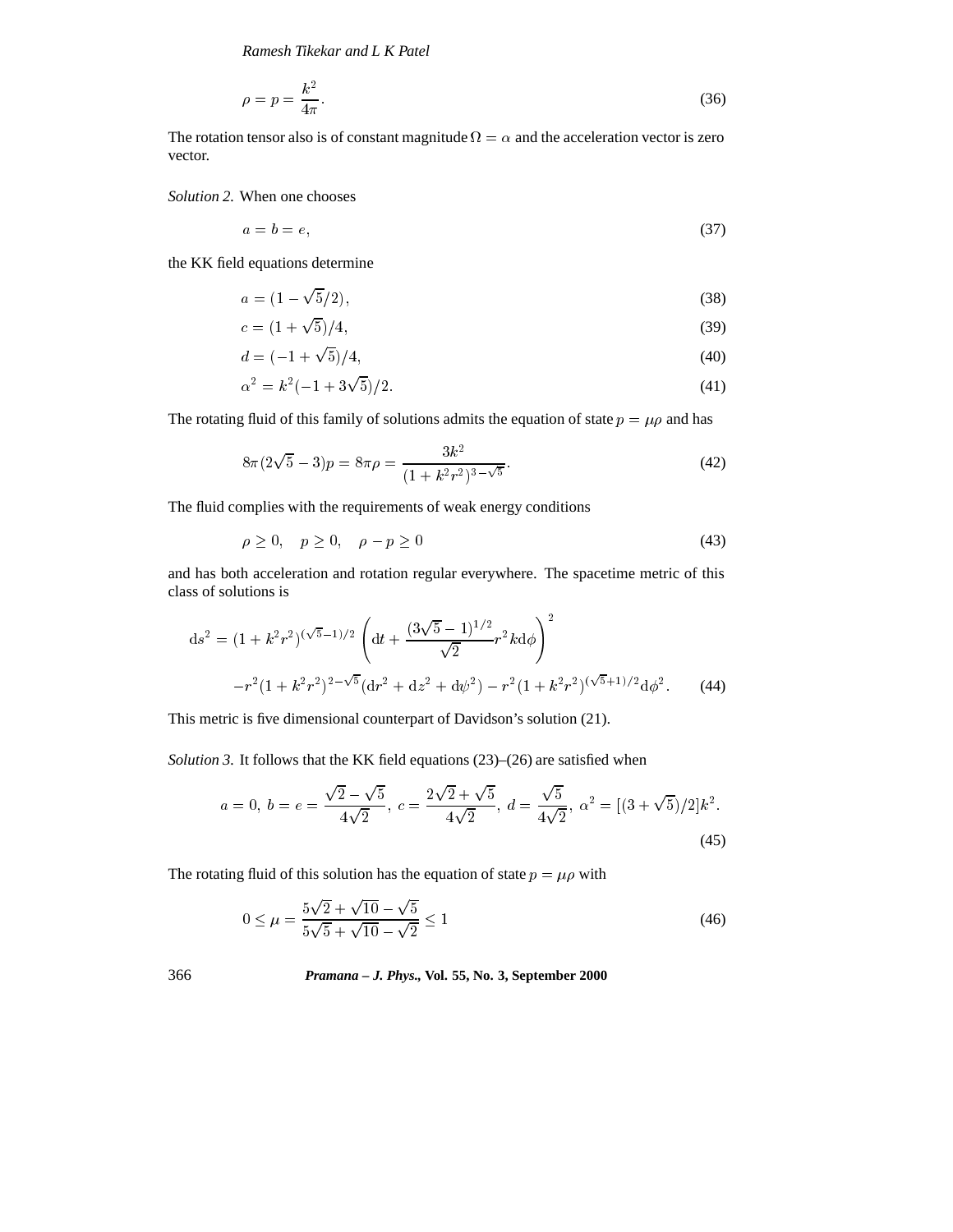and matter density

$$
16\pi\rho = \frac{k^2(5\sqrt{5} + \sqrt{10} - \sqrt{2})}{\sqrt{2}(1 + k^2r^2)}
$$
\n(47)

which vanishes only at infinity and is finite everywhere. The rotating fluid complies with the requirements of weak energy conditions stated earlier. All the kinematical parameters also have regular behaviour.

*Solution 4.* The algebraic relations (23)–(26) are found to admit the solution

$$
a = -3/2, \quad b = c = e = 0, \quad d = -1/2, \quad \alpha^2 = k^2,
$$
\n(48)

which represents an asymptotically flat five dimensional empty spacetime with metric

$$
ds^{2} = (1 + k^{2}r^{2})^{-1}(dt + kr^{2}d\phi)^{2} - (1 + k^{2}r^{2})^{-3}dr^{2}
$$

$$
- (dz^{2} + r^{2}d\phi^{2} + d\psi^{2}).
$$
(49)

*Solution 5.* When

$$
a = (-1/2), \quad b = e = c = -d = (1/4), \quad \alpha^2 = k^2,
$$
\n(50)

the KK field equations are all satisfied and the metric

$$
ds^{2} = (1 + k^{2}r^{2})^{-1/2}(dr + kr^{2}d\phi)^{2} - (1 + k^{2}r^{2})^{-1}dr^{2}
$$

$$
-(1 + k^{2}r^{2})^{1/2}(dr^{2} + r^{2}d\phi^{2} + d\psi^{2})
$$
(51)

represents a five dimensional spacetime of a cylindrically symmetric stationary fluid with constant density and pressure related by the equation of state  $\rho + p = 0$ . If one sets  $\Lambda =$  $-(3/2)K^2$ , the above metric represents a five dimensional solution of the field equations  $\mathbf{R}_{ij} = \Lambda g_{ij}$ , where  $\Lambda$  denotes the cosmological constant.

#### **5. Discussion**

The stationary fluid of the two parameter family of solutions of the KK field equations of <sup>x</sup>3, will in general have matter density and fluid pressure related by a physically respectable equation of state  $p = \mu \rho$  where

$$
\mu = \frac{1 + b + 2d}{1 - 5b + 2d},\tag{52}
$$

satisfying the requirements  $0 \leq \mu \leq 1$ . We choose d and  $k^2$  as free parameters. The algebraic relations (23)–(26) implied by the KK field equations then determine the remaining parameters as follows:

$$
b = e = -(1 + 4d \pm \sqrt{12d^2 + 6d + 1})/2,
$$
\n(53)

*Pramana – J. Phys.,* **Vol. 55, No. 3, September 2000** 367